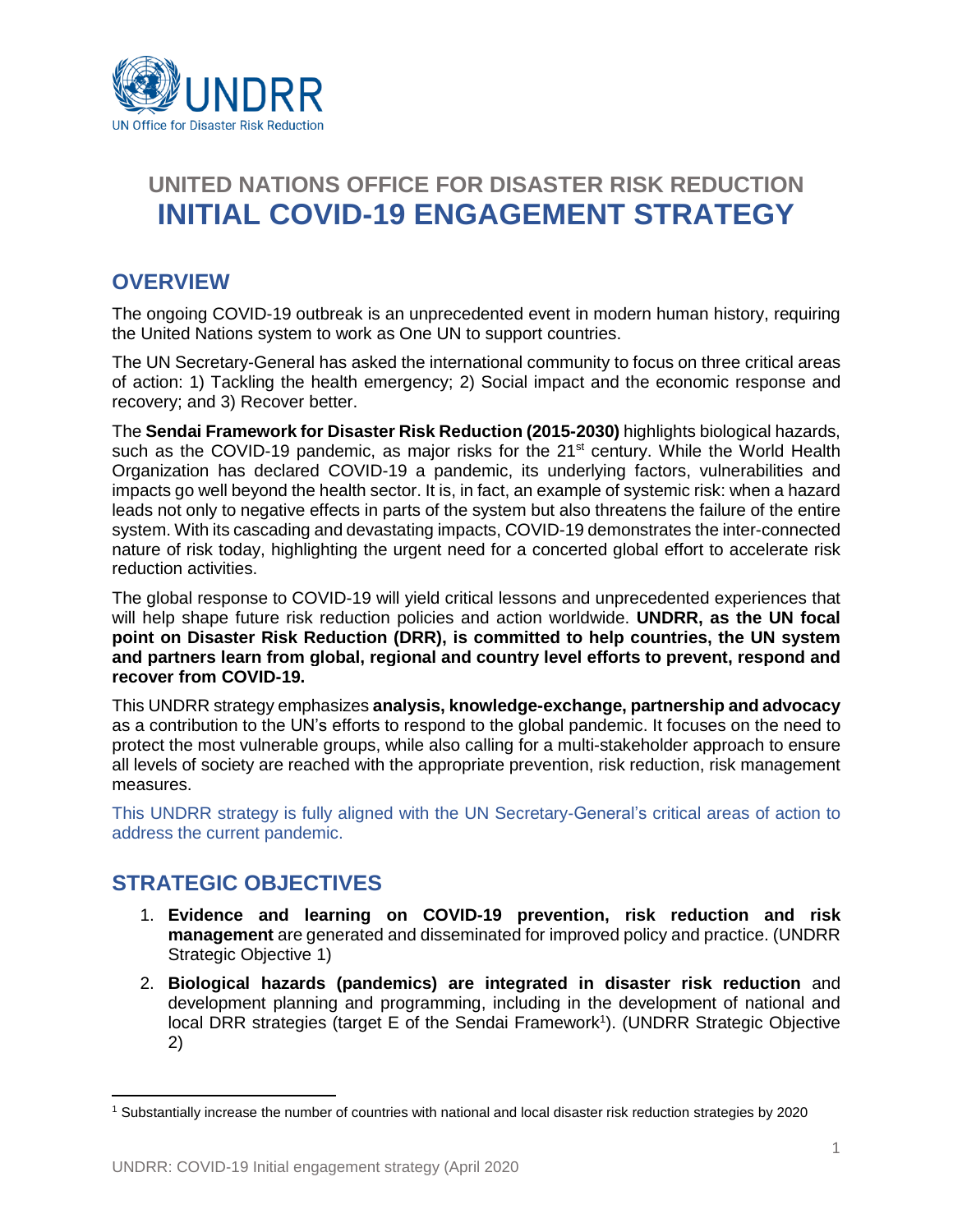

- 3. **UNDRR partnerships are leveraged and key stakeholders are supported** to address the impacts of COVID-19 and to support countries to recover better with a focus on the socio-economic impact on vulnerable groups. (UNDRR Strategic Objective 3)
- 4. **Information and advice are disseminated** to key audiences to prompt action that will prevent the spread of COVID-19, mitigate its socio-economic impacts and support countries to recover better. (UNDRR Enabler E1)

## **ACTIVITIES**

**STRATEGIC OBJECTIVE 1: Evidence and learning on COVID-19 prevention, risk reduction and risk management are generated and disseminated for improved policy and practice.**

- 1. Case studies, lessons learned and policy guidelines on the risk management of the COVID-19 pandemic are developed and shared globally, regionally and at the country level through webinars and other mediums in particular with the Sendai Focal Points.
- 2. A detailed case study on COVID-19 is developed and featured in the next Global Assessment Report (GAR2022). It will examine how governments (individually and collectively) could have addressed such a systemic risk differently, so that the outbreak and its impacts could have been mitigated.
- 3. Regional Assessment Reports on the status of disaster risk (RARs) under development and planned to be issued during 2020-2021 by Regional Offices incorporate learnings from the COVID-19 pandemic.
- 4. Guidance and tools are developed to support reporting on COVID-19 through the Sendai Framework Monitor.
- 5. Impacts of COVID-19 are collected and analyzed through the data submitted to the Sendai Framework Monitor and will support the evidence-based DRR policy making in partnership with academia and the science and technology community.

**STRATEGIC OBJECTIVE 2: Biological hazards (pandemics) are integrated in disaster risk reduction and development planning and programming, including in the development of national and local disaster risk reduction strategies (target E of the Sendai Framework).**

- 1. Guidance and tools are developed and disseminated to better reflect biological hazards and risk into regional, national and local DRR strategies and strengthen systemic risk management, including in the achievement of Target (e).
- 2. Guidance and support provided to regional intergovernmental organisations and regional economic commissions for the management of risk related to COVID-19.
- 3. With UN partners, guidance and tools are developed and disseminated to strengthen incorporation of biological hazards in Common Country Analysis (CCAs) and prevention, preparedness and risk management measures into UN Sustainable Development Cooperation Frameworks and joint work plans.